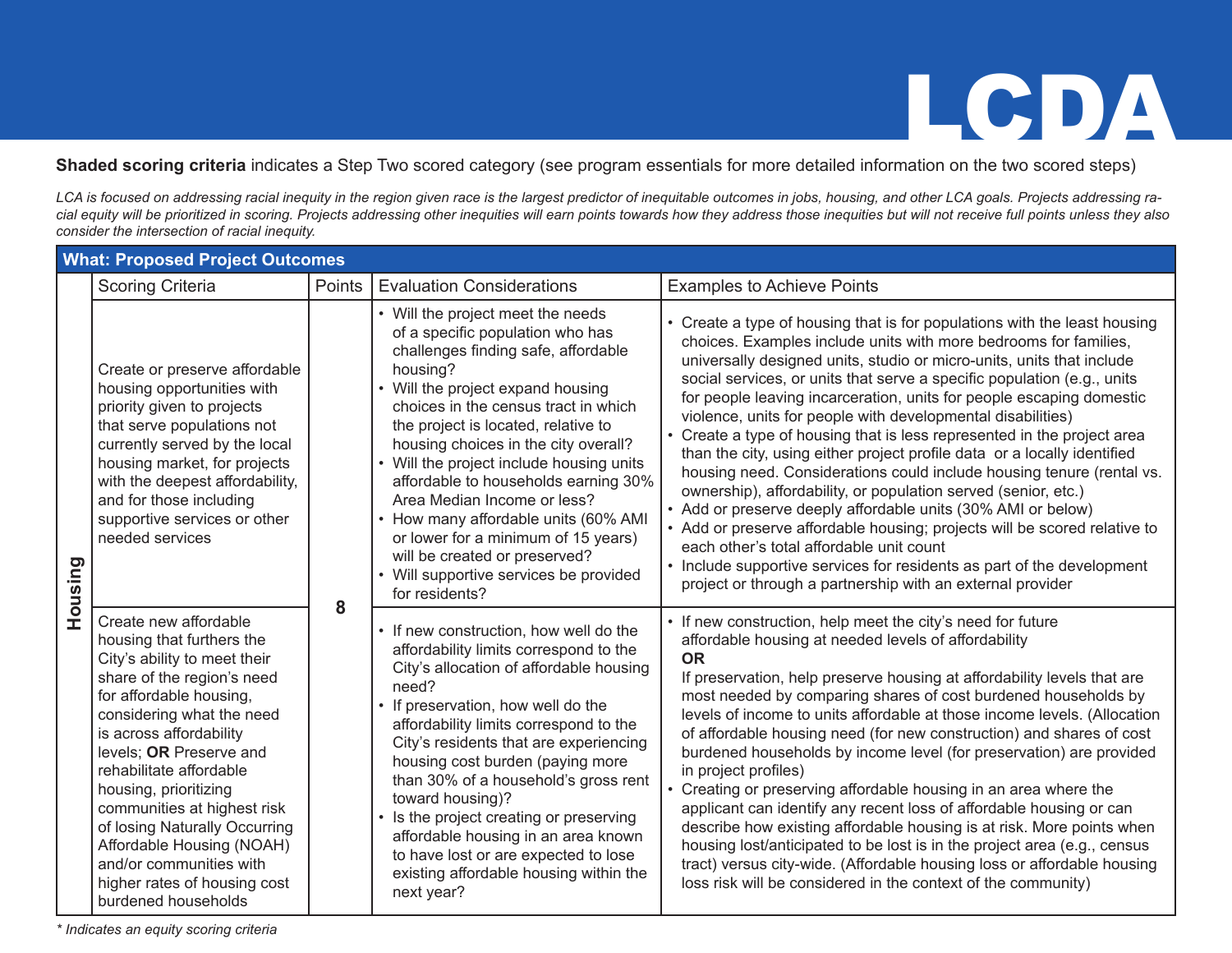|         | <b>What: Proposed Project Outcomes</b>                                                                                                                                                                 |        |                                                                                                                                                                                                                                                                                                                         |                                                                                                                                                                                                                                                                                                                                                                                                                                                                                                                                                                    |  |  |  |
|---------|--------------------------------------------------------------------------------------------------------------------------------------------------------------------------------------------------------|--------|-------------------------------------------------------------------------------------------------------------------------------------------------------------------------------------------------------------------------------------------------------------------------------------------------------------------------|--------------------------------------------------------------------------------------------------------------------------------------------------------------------------------------------------------------------------------------------------------------------------------------------------------------------------------------------------------------------------------------------------------------------------------------------------------------------------------------------------------------------------------------------------------------------|--|--|--|
|         | <b>Scoring Criteria</b>                                                                                                                                                                                | Points | <b>Evaluation Considerations</b>                                                                                                                                                                                                                                                                                        | <b>Examples to Achieve Points</b>                                                                                                                                                                                                                                                                                                                                                                                                                                                                                                                                  |  |  |  |
| Housing | Further equity outcomes in<br>housing access*                                                                                                                                                          | $2^*$  | • Who is primarily being served through<br>the housing portion of the project?<br>• How is the project helping to reduce<br>disparities in housing?                                                                                                                                                                     | • Set at least 20% of the units' rent at the small area market fair value and<br>accept Housing Choice Vouchers.<br>• Go beyond the Fair Housing Marking plan as defined by HUD.<br>• Be in a city with policies that protect tenants (e.g., right of first refusal,<br>no crime free drug free lease addendum requirements, notice of sale<br>policies).<br>• Have a property manager, if known, with equitable screening practices<br>and eviction/non-renewal records.<br>• Affordable and market rate units are indistinguishable in mixed-income<br>buildings |  |  |  |
|         | Create or preserve<br>intentional community<br>connections and<br>relationships in the<br>development and<br>support current or future<br>residents through design,<br>programming, and/or<br>services |        | • How is the development designed<br>to meet specific needs of the future<br>residents?<br>How is the project supporting<br>community building or maintaining<br>existing community relationships?<br>How has the design, programming,<br>and services planning been<br>responsive to the needs of future<br>residents? | • Preserve affordable housing units so residents can stay in their chosen<br>communities<br>• Provide programming so residents can build relationships with one<br>another<br>• Include community gathering space for residents<br>• Include income averaging so residents can stay in their home if their<br>income changes<br>• The project team included culturally relevant and responsive planning<br>and design to best meet the needs of future residents (e.g., what<br>community space is included, what art is included, etc.)                           |  |  |  |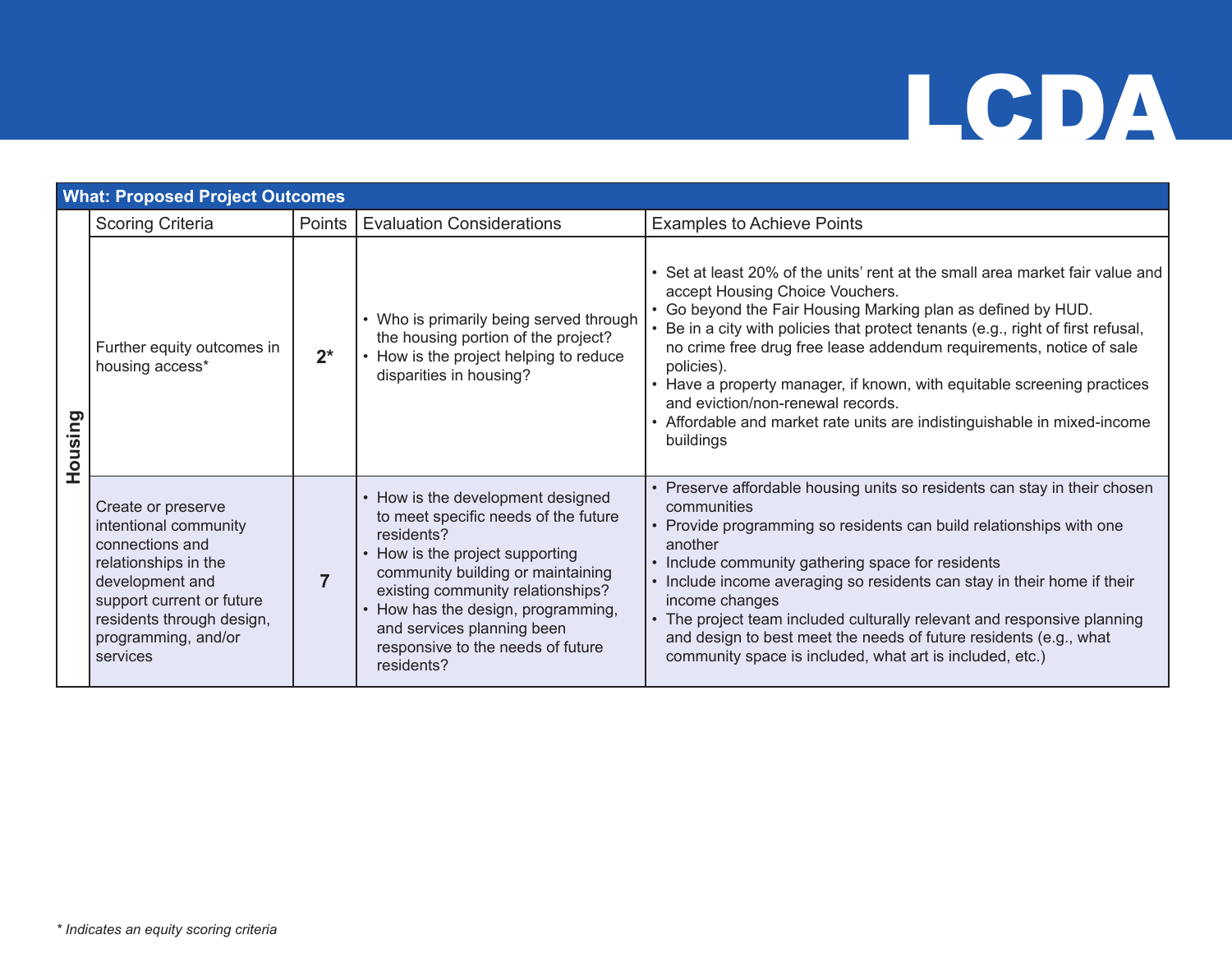|      | <b>What: Proposed Project Outcomes</b>                                                                                                                                                                                                                                                                         |        |                                                                                                                                                                                                                                                                                                                                                                                                                                                          |                                                                                                                                                                                                                                                                                                                                                                                                                                                                                                                                                      |  |  |  |
|------|----------------------------------------------------------------------------------------------------------------------------------------------------------------------------------------------------------------------------------------------------------------------------------------------------------------|--------|----------------------------------------------------------------------------------------------------------------------------------------------------------------------------------------------------------------------------------------------------------------------------------------------------------------------------------------------------------------------------------------------------------------------------------------------------------|------------------------------------------------------------------------------------------------------------------------------------------------------------------------------------------------------------------------------------------------------------------------------------------------------------------------------------------------------------------------------------------------------------------------------------------------------------------------------------------------------------------------------------------------------|--|--|--|
|      | <b>Scoring Criteria</b>                                                                                                                                                                                                                                                                                        | Points | <b>Evaluation Considerations</b>                                                                                                                                                                                                                                                                                                                                                                                                                         | <b>Examples to Achieve Points</b>                                                                                                                                                                                                                                                                                                                                                                                                                                                                                                                    |  |  |  |
|      | Create or preserve permanent<br>employment opportunities;<br>priority for projects with living<br>wage jobs                                                                                                                                                                                                    | 8      | • Will the future development project<br>create or preserve living wage jobs<br>(jobs that earn \$51,300/year or<br>more)?                                                                                                                                                                                                                                                                                                                               | • Living wage jobs created/preserved relative to other applications,<br>especially if existing project area jobs pay lower average wages than<br>jobs in the city or in the region.                                                                                                                                                                                                                                                                                                                                                                  |  |  |  |
|      | Create or preserve jobs that<br>support economic stability of the<br>community in the project area                                                                                                                                                                                                             |        | • Will the jobs add economic diversity<br>and growth to the area?<br>• Is business ownership local? Will the<br>ownership or leasing arrangement<br>encourage growth of owner equity<br>for small businesses, cooperatives,<br>entrepreneurs or micro-businesses?<br>• Will the project minimize market<br>leakage and increase spending<br>power?                                                                                                       | Jobs/employers that support upward mobility (e.g., trainings,<br>mentorship programs, promotional tracks, career pathways).<br>• Commercial space that provides support for incubation and/or<br>entrepreneurship.<br>• Workforce development programs to support more employment<br>options in the future<br>• Provide businesses that fill a gap in the project area (e.g., putting<br>in a grocery store in an area where residents have to leave their<br>neighborhood/city to get groceries), especially in areas that have<br>been disinvested |  |  |  |
| Jobs | Create economic opportunity<br>in priority high-growth and<br>high-opportunity sectors of the<br>region's economy including<br>health care, technology or<br>environment; and/or advance<br>city job growth priorities and/or<br>create/preserve industrial jobs<br>with access to regional transit<br>systems |        | • Will the project create new jobs<br>or training programs in regionally<br>prioritized industry sectors such<br>as health care, technology or the<br>environment?<br>• Will the project create jobs or training<br>programs that meet a specific city<br>economic development or workforce<br>development policy?<br>• Is the project creating or preserving<br>industrial jobs near transit, highways,<br>rail freight facilities, airports, or ports? | • Identify new jobs or job training programs in regionally prioritized<br>industry sectors, such as technology, environment, or health care.<br>• Identify new jobs or job training programs in an industry sector<br>prioritized by city policies                                                                                                                                                                                                                                                                                                   |  |  |  |
|      | Further equity outcomes<br>in access to economic<br>opportunity*                                                                                                                                                                                                                                               | $2^*$  | • Will the jobs and/or training<br>opportunities be accessible and<br>available to underrepresented or<br>underemployed people?                                                                                                                                                                                                                                                                                                                          | • Create living wage jobs and/or training opportunities in areas with<br>more unemployment compared to the city or the region<br>· Jobs are targeted toward specific populations (under/unemployed,<br>folks leaving incarceration, folks with development disabilities).                                                                                                                                                                                                                                                                            |  |  |  |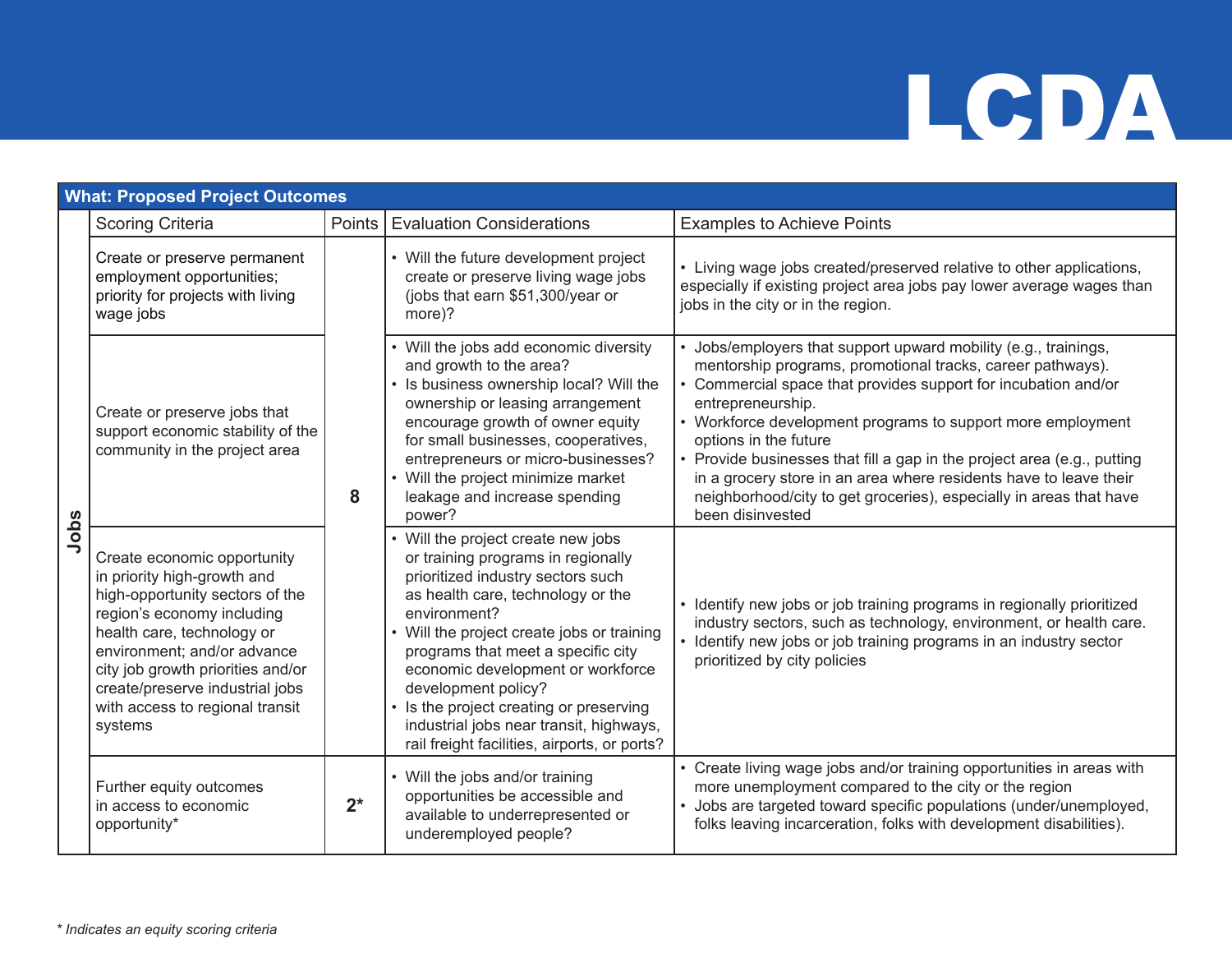|      | <b>What: Proposed Project Outcomes</b>                                                                                                                                                                                                                        |                |                                                                                                                                                                           |                                                                                                                                                                                                                                                                                                                                                                                                               |  |  |
|------|---------------------------------------------------------------------------------------------------------------------------------------------------------------------------------------------------------------------------------------------------------------|----------------|---------------------------------------------------------------------------------------------------------------------------------------------------------------------------|---------------------------------------------------------------------------------------------------------------------------------------------------------------------------------------------------------------------------------------------------------------------------------------------------------------------------------------------------------------------------------------------------------------|--|--|
|      | <b>Scoring Criteria</b>                                                                                                                                                                                                                                       | Points         | <b>Evaluation Considerations</b>                                                                                                                                          | <b>Examples to Achieve Points</b>                                                                                                                                                                                                                                                                                                                                                                             |  |  |
| Jobs | Support economic growth<br>of the community through<br>expanded jobs options<br>supporting cooperatively owned<br>businesses or supporting<br>the economic stability of the<br>community the project is<br>intending to serve                                 | $\overline{7}$ | • How is the project providing new<br>employment options in the project<br>area?                                                                                          | Jobs provided by worker-owned cooperative businesses.<br>• Preserve a business that is critical to the economic ecosystem of<br>the project area                                                                                                                                                                                                                                                              |  |  |
|      | Provide meaningful and<br>appropriate engagement,<br>including a variety of<br>stakeholders that represent the<br>demographics of the residential<br>and/or workforce community,<br>centering those under-<br>represented and most impacted<br>by the project |                | • What kind of jobs are being created<br>through this project?<br>• How is the project creating<br>more opportunities for residents<br>experiencing economic disparities? | Entrepreneurship or incubation space for local small businesses<br>• The businesses are focused on hiring un/underemployed local<br>residents who experience economic disparities<br>Create wealth building opportunities for local residents (e.g.,<br>small business space, contracting with local residents for project<br>development and construction) or residents experiencing economic<br>disparities |  |  |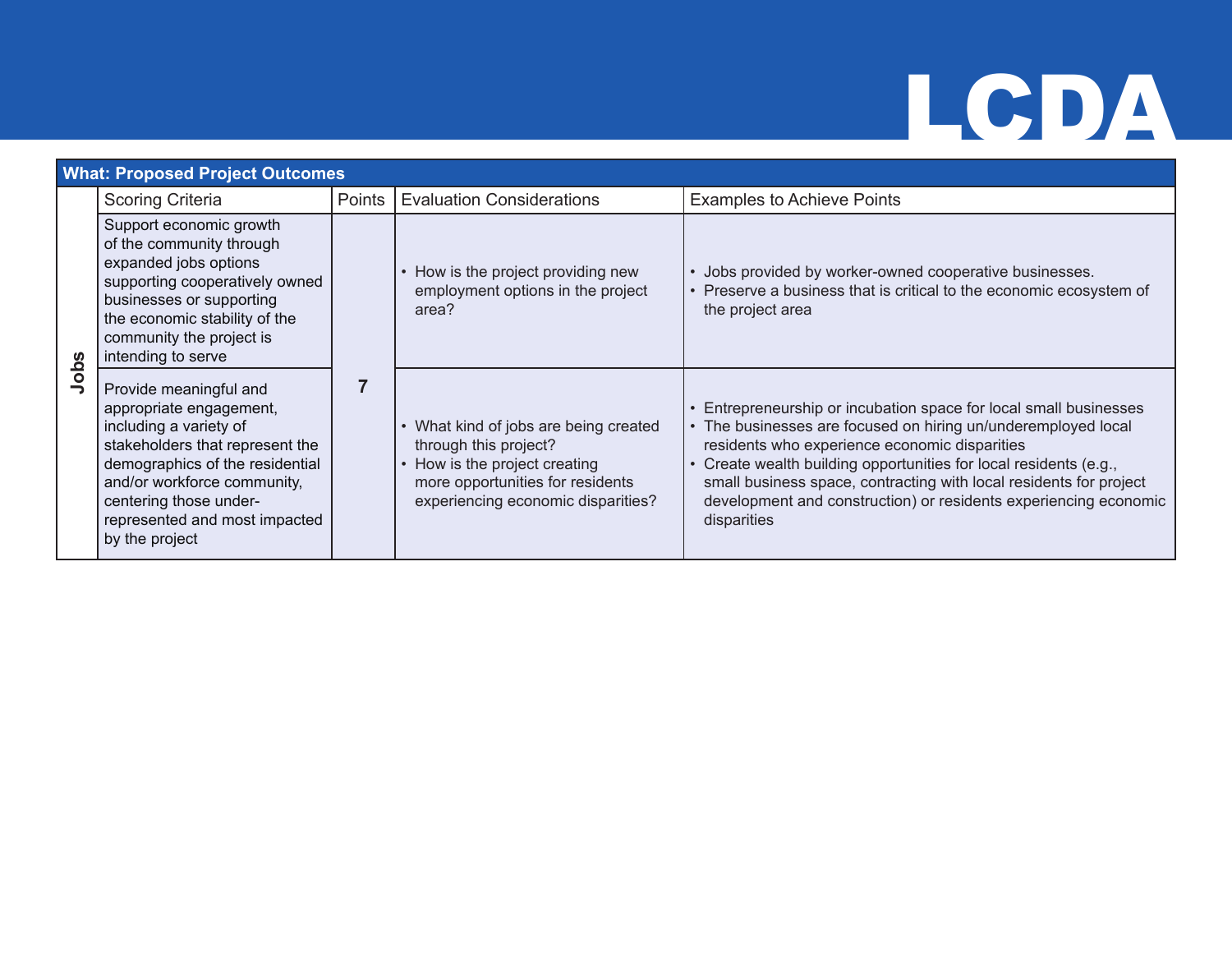|                                          | <b>What: Proposed Project Outcomes</b>                                                                                                                                                                                                                                     |        |                                                                                                                                                                                                                                                                                                                            |                                                                                                                                                                                                                                                                                                                                                                                                                                                           |  |  |
|------------------------------------------|----------------------------------------------------------------------------------------------------------------------------------------------------------------------------------------------------------------------------------------------------------------------------|--------|----------------------------------------------------------------------------------------------------------------------------------------------------------------------------------------------------------------------------------------------------------------------------------------------------------------------------|-----------------------------------------------------------------------------------------------------------------------------------------------------------------------------------------------------------------------------------------------------------------------------------------------------------------------------------------------------------------------------------------------------------------------------------------------------------|--|--|
|                                          | <b>Scoring Criteria</b>                                                                                                                                                                                                                                                    | Points | <b>Evaluation Considerations</b>                                                                                                                                                                                                                                                                                           | <b>Examples to Achieve Points</b>                                                                                                                                                                                                                                                                                                                                                                                                                         |  |  |
| <b>Connected Development</b><br>Compact, | Increase density or intensity of<br>land use on the site or in the<br>project area if new construction;<br><b>OR</b><br>Preserve or intensify land use<br>and density on the site or in<br>the project area in a way that<br>uses an existing building more<br>efficiently |        | • Is the project increasing the housing<br>units per acre or job intensity in the<br>project area?<br>• Is the project maximizing the potential<br>density of the site?<br>• How is the preservation using the<br>building and/or site more efficiently?                                                                   | • More units per acre or higher job intensity than currently exists in<br>the project area/on the project site.<br>• Project densities and FARs that maximize the local regulatory<br>requirements.<br>• Project is bringing a new use to an existing building or site that has<br>been vacant or underutilized                                                                                                                                           |  |  |
|                                          | Takes advantage of available<br>connections between housing,<br>jobs, services and amenities<br>across the region using existing<br>and planned transportation<br>systems                                                                                                  | 8      | • Will the project enhance or improve<br>transit/transportation connections<br>between complementary uses (e.g.,<br>connecting housing and grocery<br>stores)?                                                                                                                                                             | • Improved transit amenities, especially if there are more households<br>than average nearby who rely on transit for commuting compared to<br>the city or the region.<br>• Creation of shared vehicle resources.<br>• Increase in potential transit ridership.                                                                                                                                                                                            |  |  |
|                                          | Increase diversity of uses<br>and activities in the project<br>and/or access to services<br>and amenities, with a focus<br>on complementary uses and<br>human-centered experiences                                                                                         |        | • Is the project introducing different<br>kinds of uses where there is a lack of<br>diversity?<br>• Is the project increasing access to<br>services and/or amenities?<br>• Is the new use filling a need that also<br>supports existing uses?<br>• How does the project and site design<br>promote easy multimodal access? | Bring new uses to the project area that encourage activity at and<br>around the project<br>• Include universal design principles in the project and/or site design<br>• Adding uses that are easily accessible parts of a daily or weekly<br>routine (e.g., grocery store and housing near a daycare)<br>• Include multimodal transportation options and provide a safe<br>experience for people walking and/or biking to and through the<br>project site |  |  |
|                                          | Further equity outcomes<br>in access to services and<br>amenities*                                                                                                                                                                                                         | $2^*$  | • How is the project better connecting<br>residents in divested areas with<br>needed and/or desired services and<br>amenities?                                                                                                                                                                                             | • Access to services and amenities through transit or other forms of<br>transportation, including walking or biking<br>• The project introduces services and/or amenities that are most<br>wanted by residents experiencing disparities                                                                                                                                                                                                                   |  |  |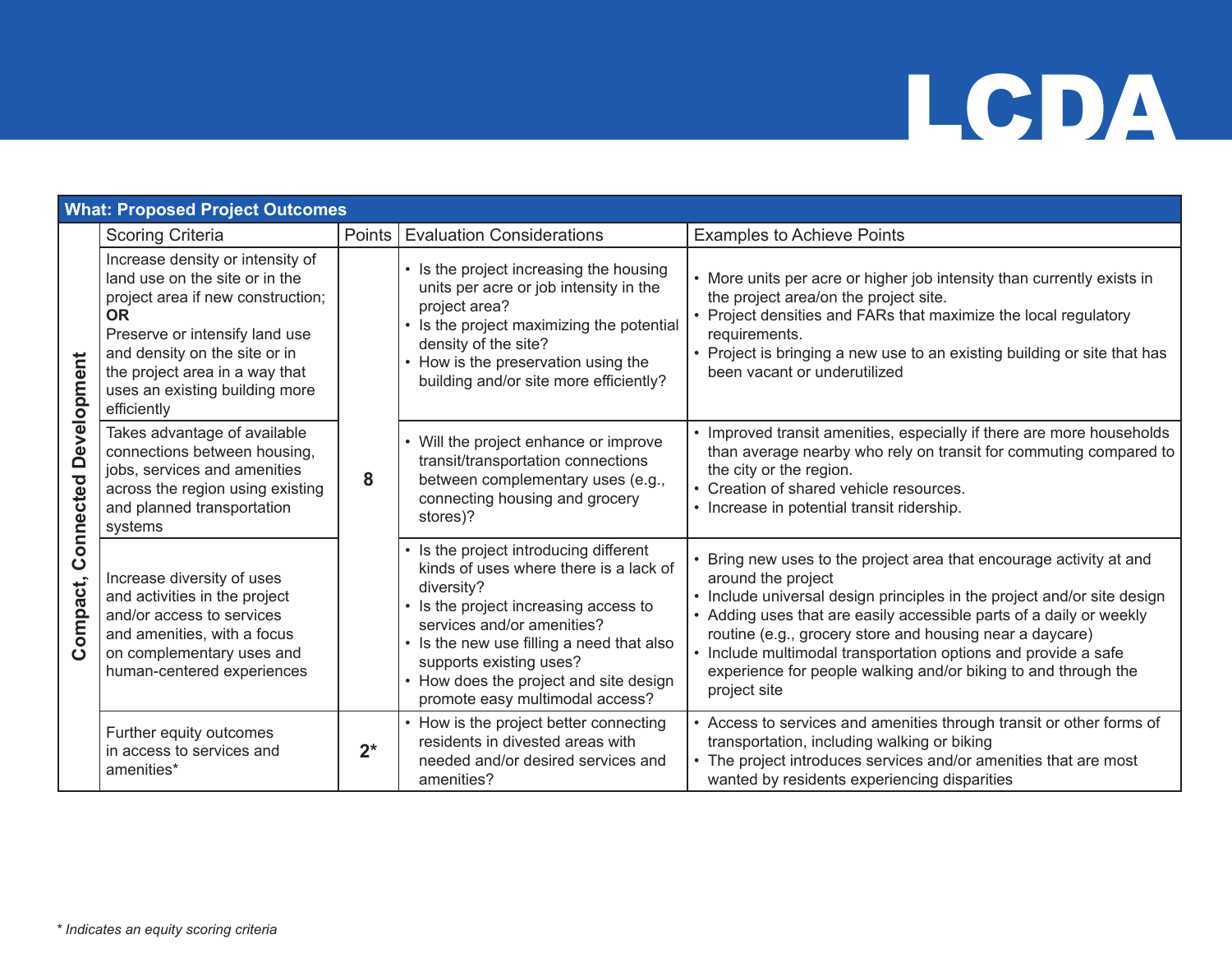### **What: Proposed Project Outcomes**

|                                                                             | <b>Scoring Criteria</b>                                                                                                                                                                                                                                                                                                              | Points | <b>Evaluation Considerations</b>                                                                                                                                                                                                                                                                                                                          | <b>Examples to Achieve Points</b>                                                                                                                                                                                                                                                                                                                                                                                                                                                                                                          |
|-----------------------------------------------------------------------------|--------------------------------------------------------------------------------------------------------------------------------------------------------------------------------------------------------------------------------------------------------------------------------------------------------------------------------------|--------|-----------------------------------------------------------------------------------------------------------------------------------------------------------------------------------------------------------------------------------------------------------------------------------------------------------------------------------------------------------|--------------------------------------------------------------------------------------------------------------------------------------------------------------------------------------------------------------------------------------------------------------------------------------------------------------------------------------------------------------------------------------------------------------------------------------------------------------------------------------------------------------------------------------------|
| D <sub>IO</sub><br>Develo<br>cted<br>Φ<br>$\mathbf C$<br>ompact.<br>$\circ$ | Provide design-led strategies,<br>specific to the population the<br>project is intending to serve, that<br>support or expand infrastructure<br>for people to walk, bike, or use<br>other kinds of transportation<br>in and around the project site,<br>especially those that contribute<br>to larger existing or planned<br>networks |        | • How is the project considering the<br>needs of people who will spend time<br>in the project and designing to meet<br>those needs?<br>• Is the project supporting a better<br>experience for people who will walk<br>and/or bike to the project site?                                                                                                    | • Consider the sensory experience of a range of people,<br>particularly neurodivergent residents or visitors (e.g., including<br>specific sensory areas for people with ASD)<br>• Improving the infrastructure for people who walk, bike, or use<br>other forms of mobility to get to the project site and use project<br>features<br>• Include plantings, lighting, or other furnishings to create a more<br>pleasant experience moving to and through the project site                                                                   |
|                                                                             | Create a welcoming public realm<br>and access to green space that<br>facilitates social interactions and<br>increases community resilience<br>within the site and project area                                                                                                                                                       |        | • How is the project making space<br>for different ways of access and<br>interaction?<br>• Does the project include programming<br>and/or features to help build<br>community between existing residents<br>and future residents, employees, or<br>visitors of the project?<br>• Does the project include usable and<br>effective greenspace on the site? | • Public features include and integrate people with a range of<br>physical, sensory, and cognitive abilities, such as adaptive<br>playground equipment or specific sensory areas<br>Project includes, for example, a community garden or offers<br>community events in a public space on the project site<br>• Include culturally relevant public art, landscaping, and wayfinding<br>Greenspace or recreation area(s) that can be used by all<br>residents or visitors, considering age, ability, and recreation/<br>gathering preference |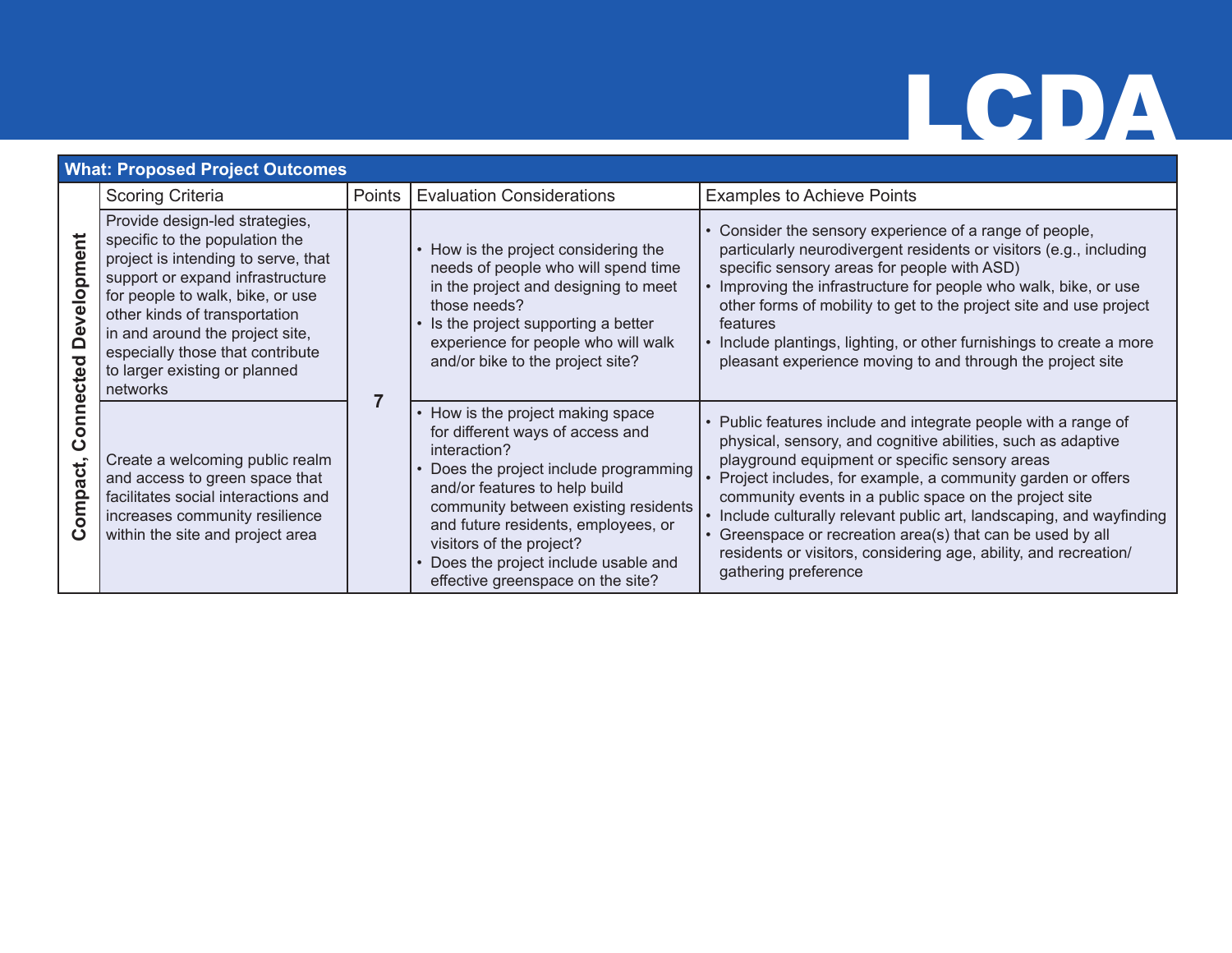impacts in areas where residents have been disproportionally

affected by past

### **What: Proposed Project Outcomes** Scoring Criteria **Points Evaluation Considerations Points Examples to Achieve Points** Examples to Achieve Points Preserve or introduce affordable housing within  $\frac{1}{4}$  mile of a park, • Is the project team being intentional Maximize access to local and in creating connections between the trail, or other greenspace project and nearby greenspaces? • Programming or partnership with local parks agency to encourage regional parks and trails and resident or employee connection with nearby greenspace green space through outreach, • Is the project team partnering with a local group to encourage use of Site design connecting to greenspace with wayfinding encouraging site design, or programming nearby greenspace? use of the greenspace Reduce the need to rely on a car (e.g., provide car sharing, reduced parking, enhanced bike/pedestrian infrastructure) • Maximize energy efficiency (e.g., implement SB2030, LEED, 2020 MN Overlay & Guide to the 2015 Green Communities Criteria, • Does the project understand and Minimize greenhouse gas mitigate its impact on greenhouse Xcel Energy Multifamily Energy Efficiency Program, or other widely emissions gas emissions? recognized energy efficiency program principles). **Environment and Livability** Environment and Livability • Integrate renewable energy, reduce material waste during construction and in building operations, relative to its location in the region and its potential impact on greenhouse gas emissions. **8** • Does the project maximize opportunities to conserve and protect natural resources such as water, vegetation, and wildlife? • Does the project minimize/disconnect • Project sustainability features that respond to the context of the impervious surfaces? project location. Conserve natural resources, • Does surface parking use pervious • Project considers and mitigates impacts on air, water, soil, including reuse/preservation of materials? vegetation and wildlife. • Are greenspace areas naturalized to • Project or site includes the adaptive reuse of an existing building an existing building the native environment? structure or reuses building materials • Will greenspace maintenance • Site is designed to minimize impact on natural resources minimize/eliminate the use of fertilizers/chemicals? • Does the project preserve or include portions of an existing building? Further equity outcomes in • The project provides physical improvements and/or programming • How is the project increasing access access to local and regional to parks or greenspaces for residents for more residents of color to feel safe, welcomed, catered to, and who have historically faced barriers to parks and/or address comfortable utilizing nearby local and regional parks (e.g., trail environmental sustainability **2\*** access? connections, wayfinding, culturally relevant events, etc.) The project is focused on mitigating negative environmental in locations where residents • Is the project approaching

environmental sustainability with a focus on environmental justice?

*\* Indicates an equity scoring criteria*

have been most impacted by environmental harms\*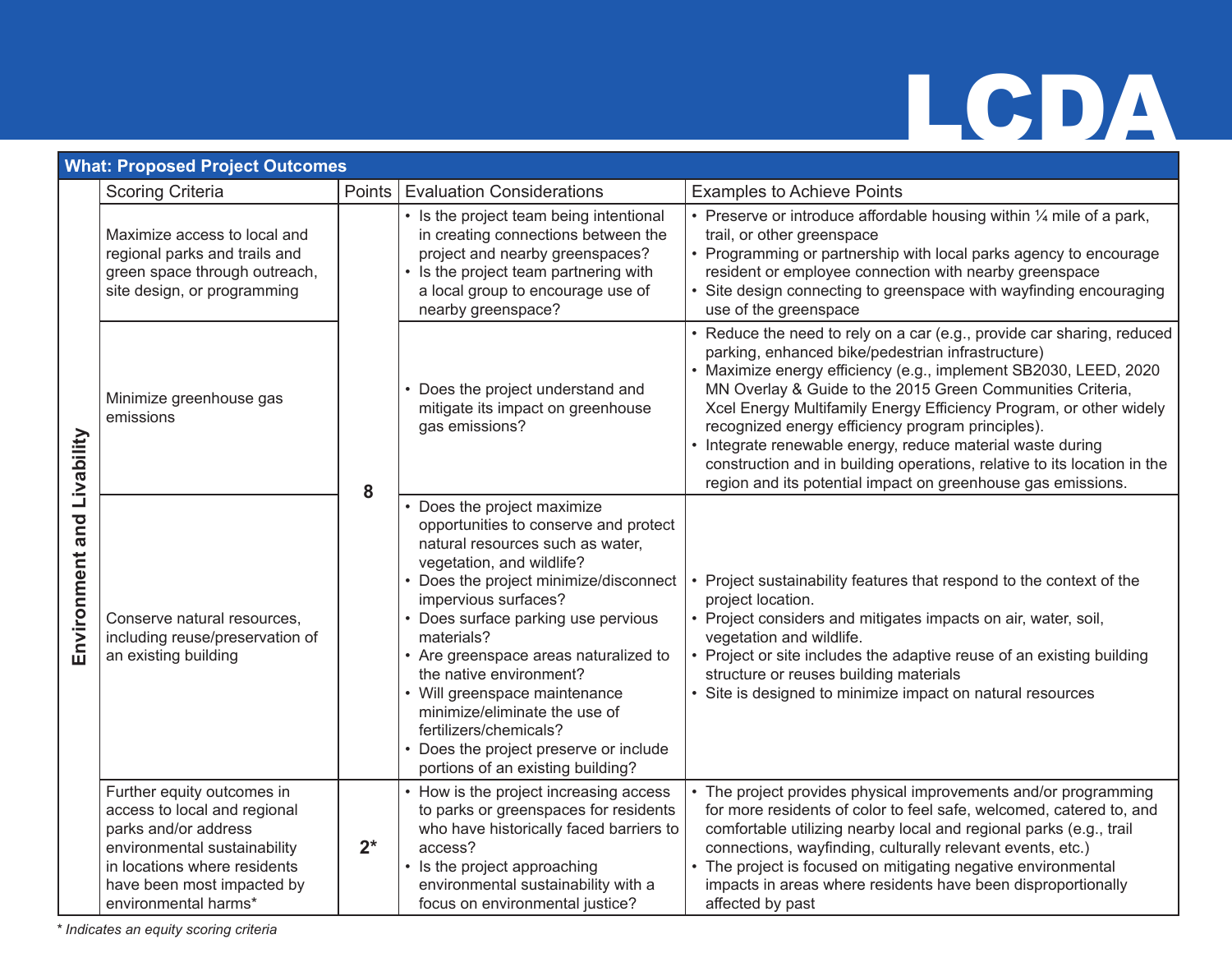|                 | <b>What: Proposed Project Outcomes</b>                                                                                                                                                  |                |                                                                                                                                                                                                                                                                                                                                                                                                           |                                                                                                                                                                                                                                                                                                                                                                                                 |  |  |
|-----------------|-----------------------------------------------------------------------------------------------------------------------------------------------------------------------------------------|----------------|-----------------------------------------------------------------------------------------------------------------------------------------------------------------------------------------------------------------------------------------------------------------------------------------------------------------------------------------------------------------------------------------------------------|-------------------------------------------------------------------------------------------------------------------------------------------------------------------------------------------------------------------------------------------------------------------------------------------------------------------------------------------------------------------------------------------------|--|--|
|                 | <b>Scoring Criteria</b>                                                                                                                                                                 | Points         | <b>Evaluation Considerations</b>                                                                                                                                                                                                                                                                                                                                                                          | <b>Examples to Achieve Points</b>                                                                                                                                                                                                                                                                                                                                                               |  |  |
| Livability      | Mitigate negative environmental<br>impacts on residents or workers<br>in the area; priority for projects<br>in areas most impacted by past<br>environmental harms                       |                | • Is the project team prioritizing sites<br>that have the most to gain, from an<br>equity standpoint for redevelopment?<br>• Does the project team have an<br>understanding of environmental<br>issues in the project area and how<br>the project will impact those issues?<br>• Has the project team identified<br>a specific disparity and focused<br>multiple efforts on addressing that<br>disparity? | • The project includes district-wide approaches to environmental<br>sustainability (e.g., stormwater management, heating and cooling)<br>• The project team has worked with nearby businesses or<br>organizations to learn about environmental issues like runoff                                                                                                                               |  |  |
| Environment and | The project uses sustainable<br>site and/or building design<br>practices to increase resilience<br>and mitigate environmental<br>harm; priority for equitable<br>environmental outcomes | $\overline{7}$ | • Are there site or building design<br>features intentionally included to<br>increase the resilience of residents<br>or workers in the area who might<br>experience stress or shocks?<br>• Has the project and its team<br>developed building or site solutions<br>with residents, workers, or<br>organizations in the area related<br>to climate change and/or past<br>environmental harms?              | • Reduce GHG and conserve natural resources in areas where that<br>has not been prioritized or in areas that have experienced past<br>environmental harms<br>• The project addresses resilience issues relevant to its site and<br>context (i.e., manages flooding in an area at risk of flood, includes<br>a Resilience Hub for the community, residents have an emergency<br>management plan) |  |  |
|                 | <b>How: Proposed Project Process</b>                                                                                                                                                    |                |                                                                                                                                                                                                                                                                                                                                                                                                           |                                                                                                                                                                                                                                                                                                                                                                                                 |  |  |
| Process         | Address a residential and/<br>or workforce need that was<br>identified by or with residents<br>or workers most impacted by<br>inequities*                                               | $5*$           | • Where did the need for the project<br>come from (e.g., private market, local<br>policy, community, communities of<br>color)?<br>• Who will benefit from the project, now<br>and in the future?                                                                                                                                                                                                          | • Project needs were identified to reduce inequities or were identified<br>by those most impacted by inequities.<br>• The project is expected to provide short- and long-term benefits to<br>individuals and communities most impacted by inequities                                                                                                                                            |  |  |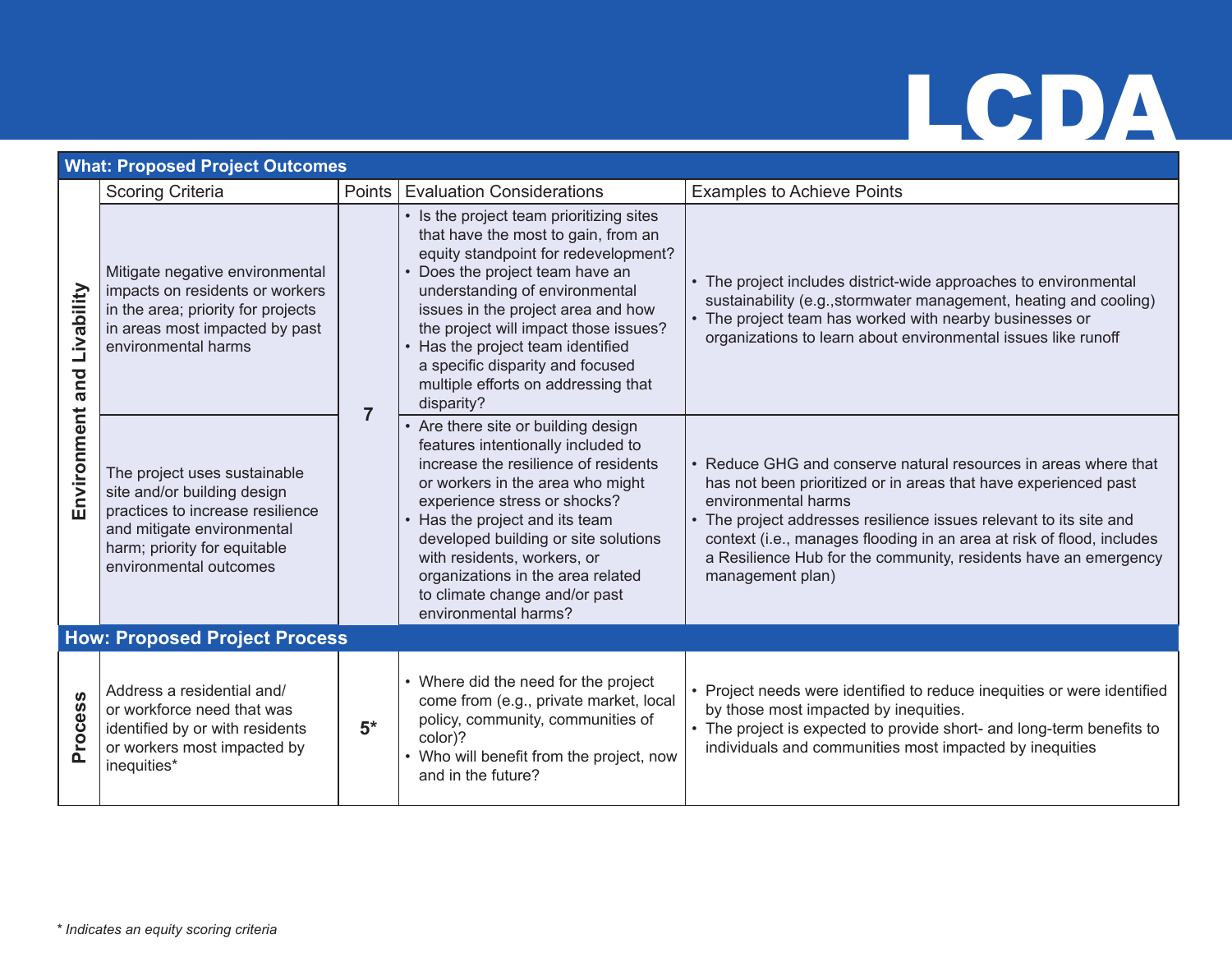# **TCDA**

|                | <b>How: Proposed Project Process</b>                                                                                                                                                                                         |                |                                                                                                                                                                                                                                                                                                                                                                                                                                                                                                                 |                                                                                                                                                                                                                                                                                                                                                                                                                                                                                                                                                                                                                                                                                                                                                   |  |  |
|----------------|------------------------------------------------------------------------------------------------------------------------------------------------------------------------------------------------------------------------------|----------------|-----------------------------------------------------------------------------------------------------------------------------------------------------------------------------------------------------------------------------------------------------------------------------------------------------------------------------------------------------------------------------------------------------------------------------------------------------------------------------------------------------------------|---------------------------------------------------------------------------------------------------------------------------------------------------------------------------------------------------------------------------------------------------------------------------------------------------------------------------------------------------------------------------------------------------------------------------------------------------------------------------------------------------------------------------------------------------------------------------------------------------------------------------------------------------------------------------------------------------------------------------------------------------|--|--|
|                | <b>Scoring Criteria</b>                                                                                                                                                                                                      | Points         | <b>Evaluation Considerations</b>                                                                                                                                                                                                                                                                                                                                                                                                                                                                                | <b>Examples to Achieve Points</b>                                                                                                                                                                                                                                                                                                                                                                                                                                                                                                                                                                                                                                                                                                                 |  |  |
| <b>Process</b> | The City is taking steps<br>toward addressing inequities<br>at the local level, especially<br>efforts to implement equitable<br>development practices*                                                                       | $3^*$          | • Has the city taken steps to define<br>and understand local disparities in<br>measurable outcomes influenced by<br>development patterns and decisions?<br>• Has the city adopted policies that are<br>intended to mitigate disparities and/<br>or create more equitable development<br>outcomes?<br>• Is the city taking tangible actions<br>to integrate equitable development<br>practices?                                                                                                                  | • The city identified or is in the process of identifying existing city-level<br>disparities (e.g., housing, employment, wages).<br>• The city has adopted policies, like a disadvantaged business<br>enterprise (DBE) policy, racial equity action plan, inclusionary zoning<br>or environmental sustainability building standards or workforce<br>programs that prioritize equitable development outcomes.<br>• The city participates in GARE, has an equity, human rights or similar<br>commission or advisory committee that informs local decisions, or<br>other municipal efforts to address inequities                                                                                                                                     |  |  |
|                | Provide meaningful<br>engagement, including<br>stakeholders that represent<br>the demographics of the<br>residential and/or workforce<br>community, centering those<br>under-represented and most<br>impacted by inequities. | $\overline{7}$ | • How will public engagement plans<br>include those historically left out<br>of community engagement (e.g.,<br>communities of color, first generation<br>immigrants, non-English speaking<br>residents, persons with disabilities) and<br>give those participants power in the<br>process?<br>How is the plan responding to<br>community demographics in the area?<br>• How is the project team understanding<br>development history of the project area<br>and previous engagement work that<br>has been done? | Engagement strategies are targeted to residents and employees in<br>the area given demographics of the project area.<br>• A description of how engagement will include agency and power for<br>those most impacted by inequities.<br>• Plans to pay underrepresented communities for their time and<br>expertise<br>• The project team has researched and considered outcomes of<br>previous engagement activities in the project area and is using that<br>to inform current and/or future engagement<br>Engagement strategies are developed after taking historical<br>development context into consideration and understanding<br>the relationship between residents and new development/re-<br>development as well as government institutions |  |  |
|                | The project and the team use<br>a strategic and integrated<br>approach to addressing equity<br>issues                                                                                                                        |                | Has the project team identified a<br>specific disparity and focused multiple<br>efforts on addressing that disparity?                                                                                                                                                                                                                                                                                                                                                                                           | • The project team has included an advisory committee of residents<br>most impacted by disparities to identify equity priorities addressed by<br>the project<br>• The scope is expanded beyond a traditional development to<br>sustainably address an equity issue in the project area<br>• Address the equity issue from multiple angles and/or at multiple<br>scales (e.g., including wrap-around services in affordable housing<br>after that was identified through engagement)                                                                                                                                                                                                                                                               |  |  |